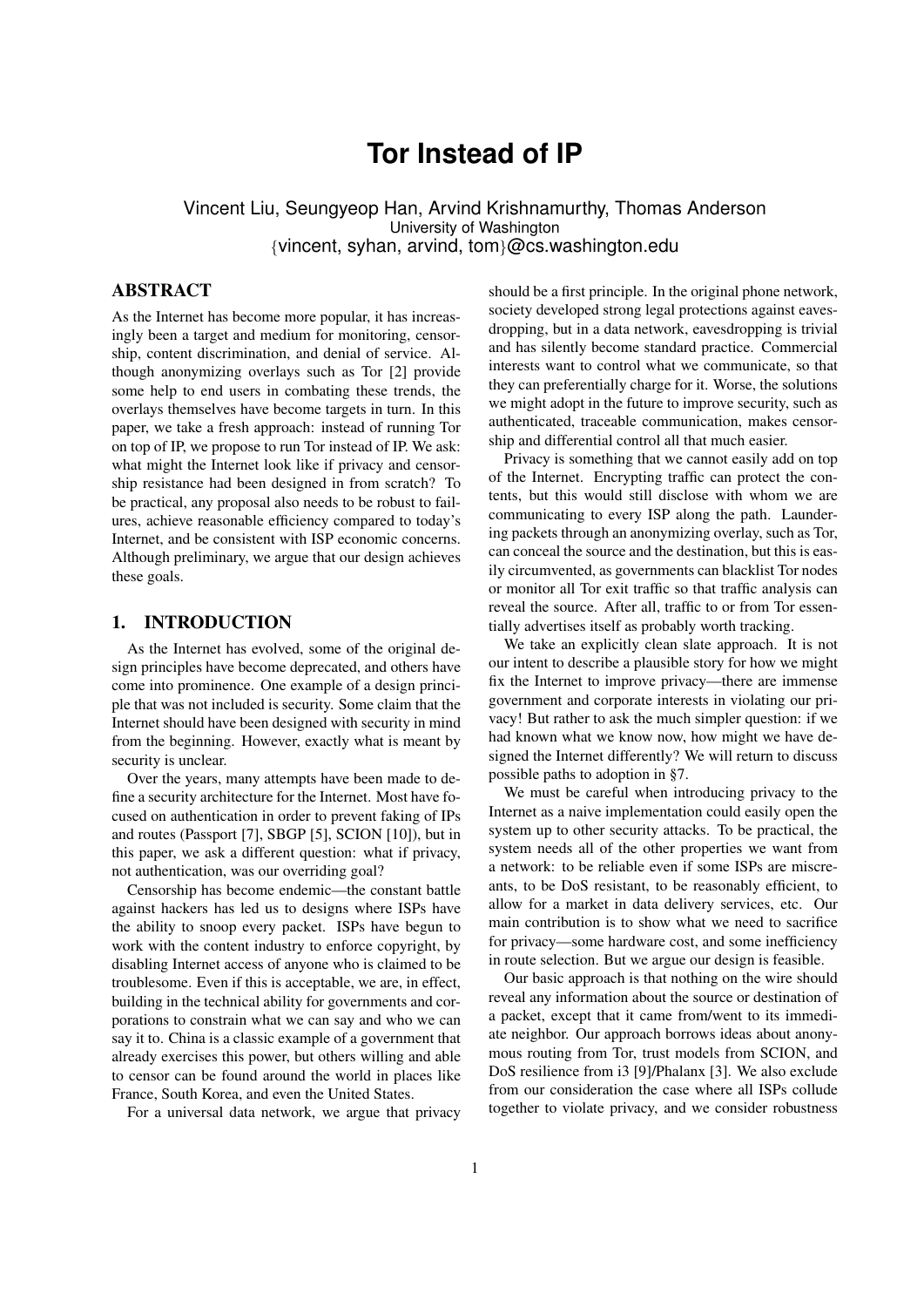against timing analysis to be orthogonal and complementary to our work. Our goal is not to make effective wiretapping impossible, just extraordinarily difficult.

#### 2. RELATED WORK

There has been much progress on the topics of anonymity and network neutrality in the literature. The most relevant project is Tor [2], which uses a peer-to-peer overlay to provide anonymization using Onion Routing. However, Tor-like overlays are easily censored due to their use of centralized lists of relays that are visible to censors. Our approach is similar to Tor in that we use onion routing, but at the level of each ISP. Moving Tor's functionality into the network introduces new challenges.

The Address Hiding Protocol [8] proposes to assign a random IP address (still from the same ISP) to hide the original source from the destination. While AHP can improve the privacy of users, it does not protect against violations of privacy by the users' own ISP. Unfortunately, it is often the users' ISP which is most interested in censorship and network neutrality infringements.

Some work has also been done on DoS resistance, most notably by Lakshminarayanan et al. [6] and later extended with Phalanx [3], which both build on the i3 system [9]. In Phalanx, all packets to a given destination are sent through an intermediate mailbox node, which only forwards packets to the destination when they are specifically requested by the destination. ISPs only allow requested packets to be forwarded to destinations. Phalanx assumes a large number of mailboxes so that, while DoS attacks against mailboxes are possible, no attacker is strong enough to take all mailboxes offline. The system prescribes a rotation of traffic through a random sequence of mailboxes so that even if a subset are DoS attacked, only a fraction of any given flow will be lost.

## 3. THREAT MODEL AND ASSUMPTIONS

The success of the current Internet is largely due to the end-to-end principle—by decoupling applications and hardware advances, users can adopt new applications without requiring help or changes from the network. However, examples such as censorship or traffic discrimination have shown that there are strong incentives for various entities in the middle of the network to meddle with applications. Our goal is to extend and strengthen the end-to-end model so that, by design, the network is unable to prevent new applications and uses.

In our model, users and services wish to be able to communicate in private, without the ability for third parties or the networks (e.g., acting on behalf of government) to monitor, prevent, or limit that communication.

Attackers can be third parties—other users who might want to monitor, limit, or prevent certain uses of the network. They can do this by querying databases exhaus-

tively, or by launching DoS attacks against end users, services, databases, or ISPs.

ISPs can also launch these attacks. They can also monitor or squelch any traffic that traverses them, and so a key point is that traffic should not provide any information about the contents or destination of packets. Although ISPs may wish to block some types of content or eavesdrop on passing traffic, we assume that they are willing to give users connectivity to portions of the Internet that are outside of their domain—in other words, our design does not consider the case that ISPs block all traffic to/from the outside world.

While multiple attackers may collude in cooperation with each other or the government, we assume attackers only control a portion of the physical resources of the network. Finally, protection against traffic analysis and timing attacks is orthogonal to our work.

#### 4. GOALS AND DESIGN PRINCIPLES

The desired properties of our system are as follows:

- *Anonymity*: The source, destination, and service of any packet should be hidden, except that the first hop ISP will know that it is accepting the packet from/delivering it to one of its customers.
- *Censorship-resilience*: Neither the system nor any part of it should be censorable. This includes specific services/destinations, ISPs, and any controlplane mechanisms like name resolution.
- *Net-neutrality*: ISPs should not be able to discriminate against a specific source or destination.
- *DoS-resilience*: Even when DoS attacks take down specific nodes and links, end hosts should be able to communicate with each other. Not only is this a nice property, it is necessitated by the above goals— DoS is a potential tool for censorship (e.g., against Estonia or Wikileaks), and one would expect that anonymity makes DoS attacks easier.
- *Decentralization*: The system should not rely on or trust any single point of weakness. This is also necessitated by the above properties since centralized solutions are easily censorable and DoSable.
- *Minimal Disruption*: The system should have minimal impact on the current view of the Internet. For example, path dilation should be small, policy control should be available, and pricing should be similar to the current economic model.

### 5. SYSTEM OVERVIEW

We assume a network layout that is very similar to the structure of today's Internet. We augment this layout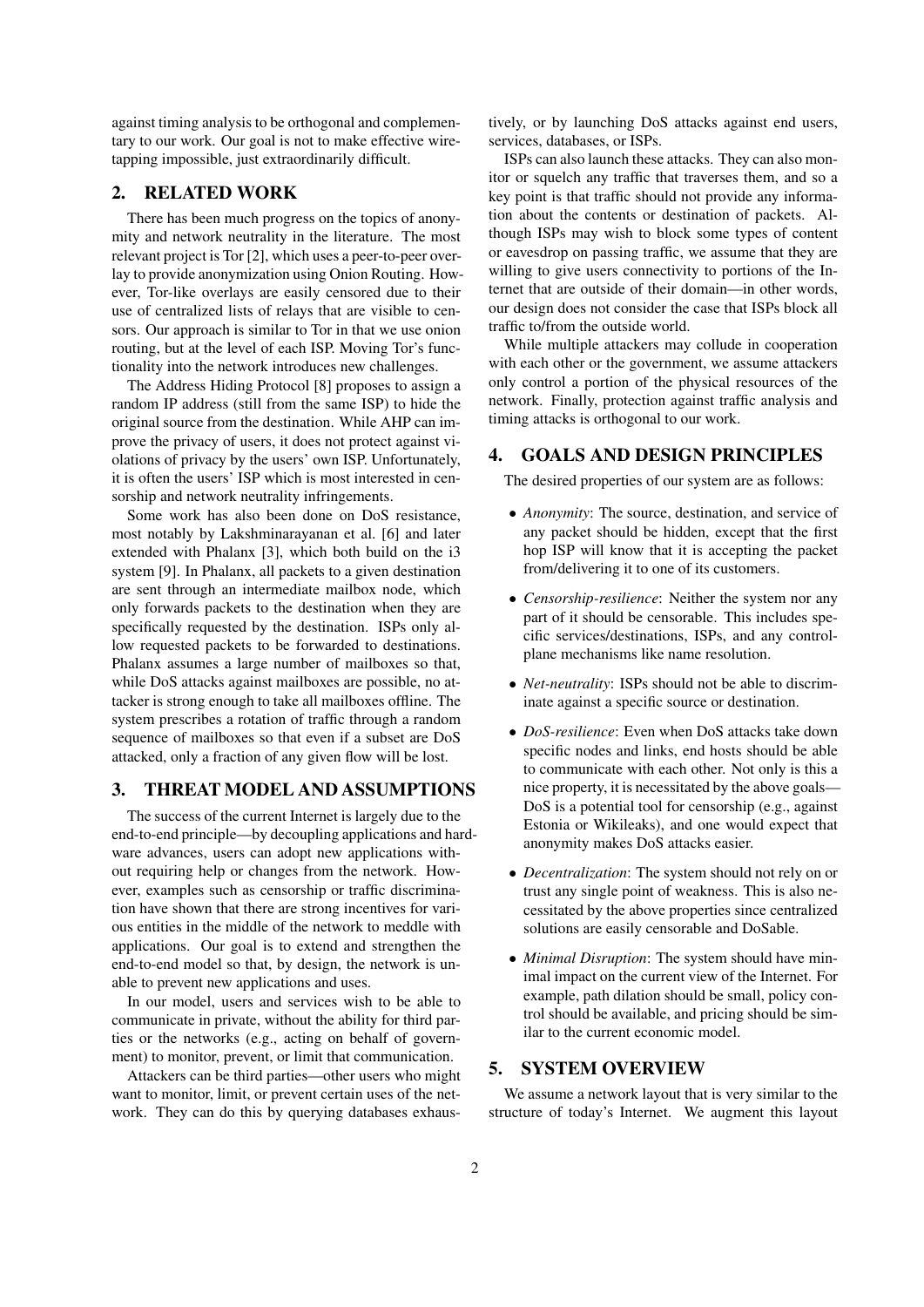

Figure 1: Overview of the Network Layout

with two types of middleboxes: onion routers and rendezvous mailboxes. We also define a designated group of core ISPs through which all traffic is routed. Figure 1 depicts the overview of the network layout in our system, and we will explain each component here.

Onion Routers: Onion routing uses recursive encryption to route through a series of intermediates without them knowing the source or the destination. This has been used in Tor-like systems to provide anonymity, and we require that all traffic travels through these onion routers.

Onion routers provide two functions: circuit extension, which is used to incrementally build an onion circuit and cell relaying, which is the process of forwarding packets through established onion circuits. Both of these functions will be explained in detail in §6.3.

Every ISP contains onion routers that customers and adjacent ISPs utilize for every AS hop, thus creating a world where onion routers are as fundamental to providing connectivity as bandwidth. Note that traffic through an ISP can potentially pass through multiple non-onion routers, but because all elements in an ISP are in the same trust domain, traffic only needs to pass through exactly one onion router per ISP, reducing the performance costs.

The specific onion router used is not important to the end host and not specified in the protocol, so we assume that as soon as a packet enters ISP *A*, *A* picks one and internally routes to it. When the end host asks for an extension to a neighboring ISP, *A* internally routes the packet from the onion router to the appropriate egress.

Rendezvous Mailboxes: An effective method to provide DoS resilience is to prevent senders from sending a significant amount of traffic to a receiver without explicit authorization from the receiver. Rendezvous mailboxes

in our system support a put/get interface, where, for a sender to send anything, it needs to send a packet to a rendezvous mailbox rather than directly to the destination. The destination polls the mailbox for the packet, then a brief handshake occurs between the sender and the destination to agree on a sequence of mailboxes over which to communicate. Because hosts can only send (put) packets to mailboxes, and packets are fetched (get) on-demand, the destination cannot be DoSed provided ISPs only deliver packets that were retrieved from mailboxes. The number of rendezvous points prevents an attacker from taking down a given service, and the secret sequence of mailboxes prevents an attacker from significantly disrupting any specific connection.

Each end-host utilizes many mailboxes, where the exact number is determined by the bandwidth and DoS resilience requirements of the end-host, and each mailbox is also able to host multiple end-hosts depending on the capacity of the mailbox and capacity required by each end-host. Mailboxes are placed in core ISPs (explained below) and to obtain them, end hosts route to the core where they query a random ISP for available mailboxes.

Unlike pure onion routing, the layer of indirection provided by mailboxes also increases anonymity for the service host as well as the source in a manner similar to Tor hidden services. Thus, although this deviates from the current structure of the Internet, mailboxes help to provide both anonymity and DoS resilience.

Core ISPs: We define a set of core ISPs that are equipped to handle a large amount of traffic and peer with at least two other core ISPs. Current Tier 1 ISPs would fall into this set, as would some large Tier 2 ISPs.

Since all traffic travels through mailboxes, they should only reside in core ISPs. Additionally, we relax peering polices between core ISPs to allow zigzags (i.e., random, arbitrary, inter-ISP paths among the core) for more anonymity. Onion routing still occurs on the path to the core, but because of routing policies, it is possible that traffic will not be able to follow arbitrary routes until the core, hence requiring multiple hops in the core.

## 6. PROTOCOL

In the following subsections, we first talk about route discovery in §6.1, and talk about an abstraction called authorities in §6.2. We then explain how paths are set up in our system in §6.3.

#### 6.1 Route Discovery

As we require exactly one onion router per ISP per path, we only need to treat each ISP as a single entity and specify interdomain routing. Because of privacy concerns, an ISP should not be given control over the entire path so we only give them control over the portion of the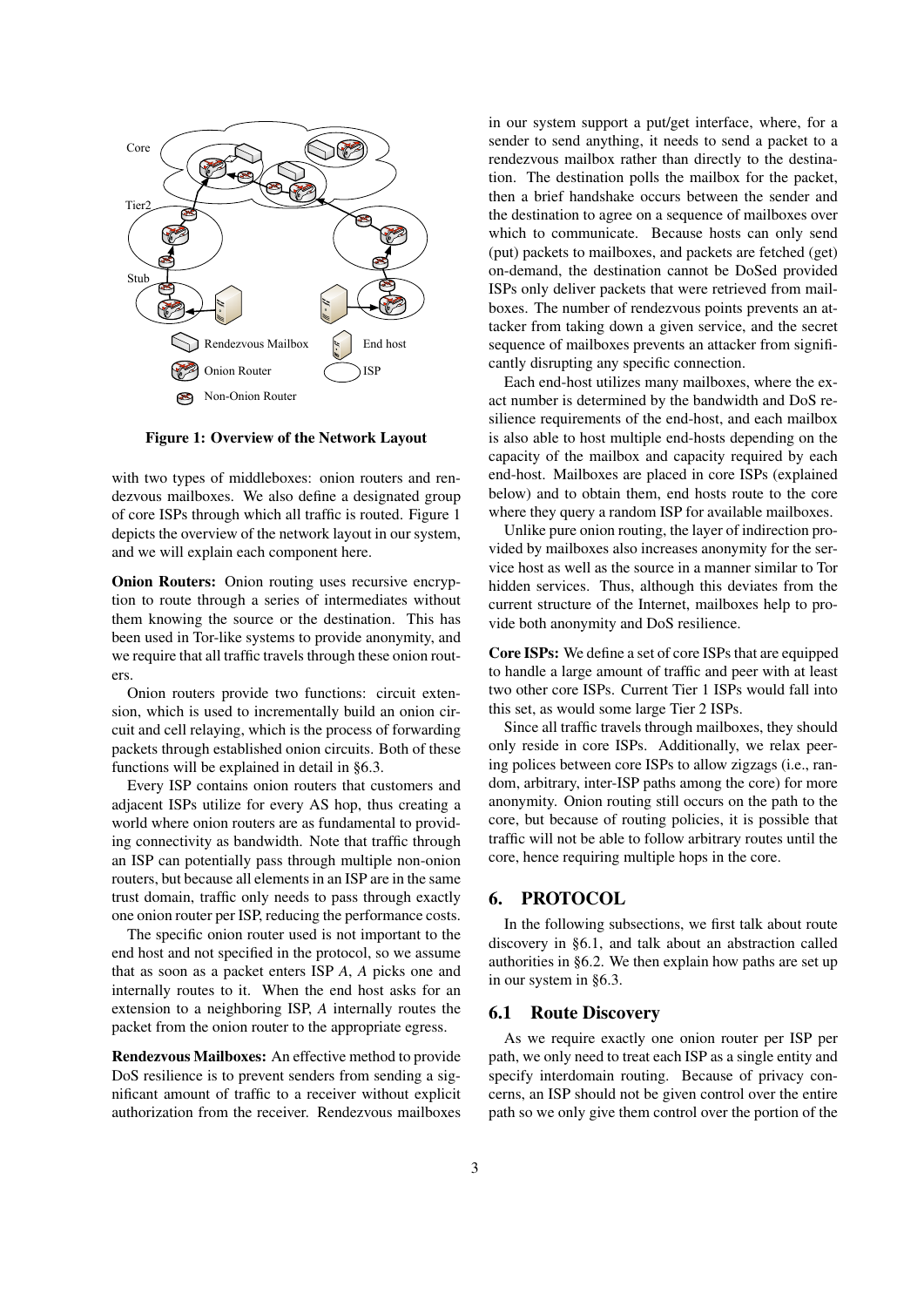path that passes through them—they sign advertisements of the form {ingress ISP, transit ISP (itself), egress ISP} that indicate they are willing to provide transit given an ingress ISP and egress ISP. These small path sections are a modification to pathlets [4] that are constrained to exactly length three. These triplets can be composed with each other provided the second and third ISPs of a pathlet match the first and second ISPs of the next pathlet in the chain. This lets end hosts have control over their paths.

There are two ways to propagate these path sections: through broadcasting, which is used for bootstrapping and general route construction, and through storage in an authority database, which is used when filtering is suspected. Each ISP broadcasts the updates to the rest of the network, and ISPs aggregate this information and share it with their end hosts. The authority database (explained in §6.2) is provided because broadcasted updates are prone to filtering by downstream ISPs.

With such a routing model, IP addresses are not necessary. Instead, end hosts can get to the next hop by specifying either the next ISP's public key, or by specifying a rendezvous mailbox within the current ISP. Rendezvous mailboxes have addresses of the form *P(ISP):identifier*, where *P(ISP)* is the public key of the ISP in which the mailbox resides. Aside from ISPs and mailboxes, nothing else in the system is addressable.

Triples allow for policy-compliant routing and lets smaller ISPs to protect themselves from excess traffic by not advertising transit routes (or any routes not from their end hosts). A typical path will take a path up to the core, where it can optionally zigzag around until it reaches the rendezvous node. Note that a core consisting of Tier 1 and some Tier 2 ISPs implies that source/destination pairs that do not need anonymity will have low path dilation compared to paths in the current Internet since these pairs will take a shortest path to the core and not zigzag. Significant increases in latency and network load only happen for circuits for which anonymity is required.

#### 6.2 Authorities

We assume a small trusted-computing base in the form of a set of well-known root authorities. Authorities can recursively sign other authorities to create a hierarchical chain of trust in a similar fashion as present-day root certificate authorities. They provide a database used for:

- Name resolution for a distinct subset of the namespace so as to not have conflicting information.
- Bootstrapping lists of ISPs and their public keys.
- Disseminate signed ISP routing triplets.

All the goals listed in §4 must also apply to our authority mechanism, and in order to fulfill these properties, different authorities are managed by powers that represent a specific contractual/legal/geographical domain akin to the trust domains of SCION [10]—we do not assume that they are trusted, only that they are not colluding with each other. They also utilize rendezvous mailboxes to protect against DoS attacks and provide a way for end hosts to get unfiltered information from authorities through a secure connection. The addresses of these rendezvous mailboxes are preconfigured within each ISP exactly as DNS server addresses are in the current Internet.

Name Resolution: The name resolution service provides the following mapping:  $\langle name \rangle \rightarrow \langle P(S), P(ISP_R):R \rangle$ , where *S* is the service in question,  $P(X)$  is public key of *X*, and  $P(ISP_R)$ : *R* is the address of one of many rendezvous mailboxes for that service.

These records are signed by authorities in a way that is similar to DNSSEC [1], with a slightly different mapping and without backward compatibility and caching at the level of ISPs. There is a large body of research on properties, attacks, and fixes for DNSSEC; however, these discussions are beyond the scope of our current work.

When a client wants to avoid its ISP knowing its queries, the client needs to connect to an onion router outside of the ISP in the manner described in §6.3 and do the name query from the external ISP.

A service's public name mapping may reveal to malicious core ISPs that they are hosting a rendezvous for that service, but we defend against this by returning a different rendezvous mailbox for each query. Services that do not need this functionality can simply set up a DoS-resilient number of mailboxes and return them repeatedly in a random order. Services that do need to hide their rendezvous mailbox usage must continually set up rendezvous mailboxes to handle new connections. While this means ISPs cannot cache name records, they can be cached at end hosts.

ISP Lists: The other category of information that authorities provide is a list of ISPs and ISP route advertisements. Each ISP chooses a set of authorities to sign its public key, and that public key is hosted by the authority.

The route advertisements explained in §6.1 are also stored by the authorities in order to protect against filtering of advertisements by downstream ISPs. Authorities store route advertisements for all ISPs, not just the ones that they sign. Thus, to block an ISP's routing advertisements, the adversary must block all non-colluding authorities. We note that, in the Internet, there are only about 3000 transit ISP's—ones whose triplets would be needed to construct routes. The ISP lists are thus small and could also be cached for long periods of time since this information changes infrequently.

#### 6.3 Onion Routing in the Network Layer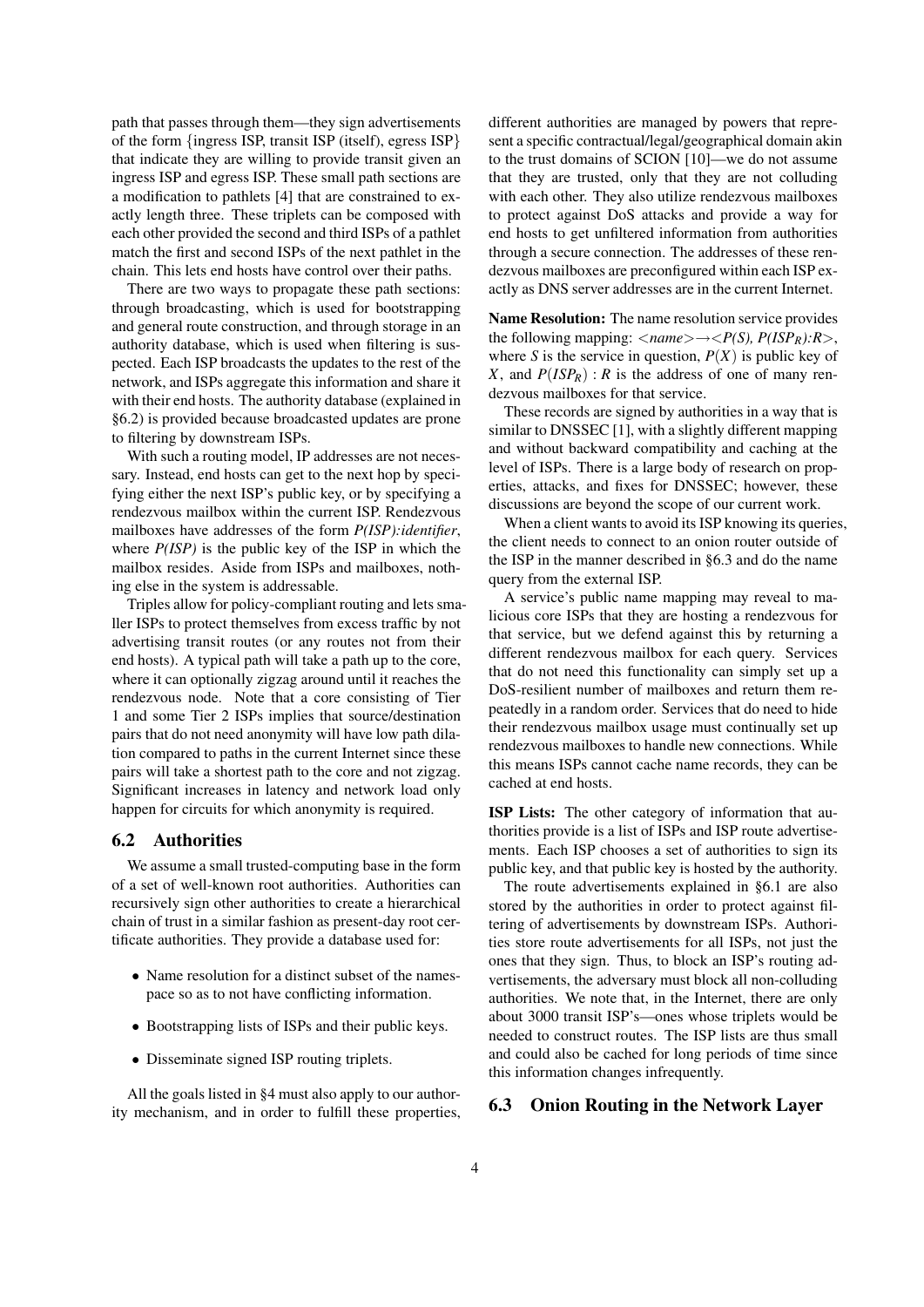An end host establishes a circuit to some rendezvous point by setting up an onion-routing circuit to the rendezvous mailbox using the path advertisement triplets described in §6.1 and §6.2.

The end host connects to the first-hop ISP's onion router by encrypting the first half of a Diffie-Hellman handshake,  $g^a$  with the first-hop ISP's public key and sending it with a unique hop ID in a packet of the form:

<*Create, hop ID,*  $\{g^a\}_{P(ISP)}$  >, where *P*(*ISP*) is the public key of the ISP that controls the first onion router.

When the onion router receives the request, it responds along the ingress interface with the second half of the Diffie-Hellman handshake, *g b* .

The end host chooses a sequence of path-advertisement triplets that do not necessarily form a shortest path toward the rendezvous mailbox. It is important that not everyone on the circuit be colluding, which becomes difficult when a malicious root authority creates Sybil ISPs and mailboxes. A reasonable heuristic for this choice is requiring that the circuit pass through a few core ISPs as well as a few ISPs whose public key is signed by a different root authority.

Subsequent onion routers are added to the path in a similar way except that the end host uses the last onion router in the path to trampoline to the next one. The end host onion encrypts the *Create* packet with the ISP public key of the new onion router and then the public keys of the sequence of onion routers on the path.

Therefore, cells traveling away from the end host are onion-encrypted with the negotiated symmetric keys of the onion routers and these layers of encryption are peeled away at every hop. Packets traveling toward the end host have another layer of encryption added at each onion router using the negotiated symmetric keys.

The performance penalty for setting up a circuit can be minimized by prefetching path creation. Since all rendezvous mailboxes are in the core, the end host can set up a path to some core ISP, and, when it needs to connect to a particular rendezvous point, set up the final few hops.

## 7. DISCUSSION

#### 7.1 Safety Properties

Anonymity: Onion routing ensures that, as long as not everyone on the onion routing circuit is malicious, anonymity can be preserved. By ensuring a circuit travels through many ISPs before attempting to access content, we ensure that it is not likely that the entire circuit is colluding with each other. This is done on both ends of the connection, and so a given rendezvous node cannot be tied to either the source or the destination. It is also the case that the source, destination, and rendezvous node are hidden to everyone except the ISPs in which they are located,

and that the one-time-use name resolution protects the service of connections.

DoS Resilience: DoS resilience in our system is largely provided by two mechanisms: an inability to send directly to end hosts and a multitude of rendezvous mailboxes.

All traffic to end hosts is indirected through rendezvous mailboxes. Traffic to an end host can only occur if the end host has already set up a path and has not chosen to tear it down. Otherwise, there is no path to the end host and no way to find a route without compromising the end host's first-hop router and sending traffic directly from that router.

DoS attacks on rendezvous mailboxes do not matter as each service has many of them. The only other entities that are DoSable in our system are routers and links. Even though an attacker cannot send directly to any of these entities, a carefully crafted attack can overload a router or link in a core ISP, but we assume that core ISPs are over-provisioned and well-engineered so that they can handle large amounts of load.

Censorship Resistance: We assume that, for any given end host, there exists some ISP that is willing to provide connectivity (but may still seek to censor incoming or outgoing traffic). Our anonymity properties make it difficult for ISPs to block a subset of the packets without cutting off the end host entirely from the outside world. In fact, as long as an end host can get outside of a group of ISPs that censor, it can trampoline to another part of the network or any service.

For a service, we assume that there is some authority that is willing to store the mapping from name to public key and rendezvous nodes. Thus, we can handle cases similar to Wikileaks, where some authority is willing to store the name mapping even though many ISPs and other authorities may be adversarial.

#### 7.2 Path Dilation

Our routing algorithm forces all traffic through the core ISPs in order to reach the rendezvous mailboxes. In order to estimate how much path dilation is caused by this requirement, we examine using IPlane traceroute data<sup>1</sup> what portion of current Internet paths go through core ISPs. If we conservatively assume that the core consists of only 11 Tier 1 ISPs, 60.5% of paths out of 13M paths travel through core ISPs; doubling the number of cores raises the proportion to 76.7%. In addition, the median AS path length of the original path is 5, and only 1% of paths have less than 3 AS hops, the number of hops used by Tor. Thus, we expect the mandatory path dilation for

<sup>&</sup>lt;sup>1</sup>http://iplane.cs.washington.edu: We used traces from July 14th, 2011.